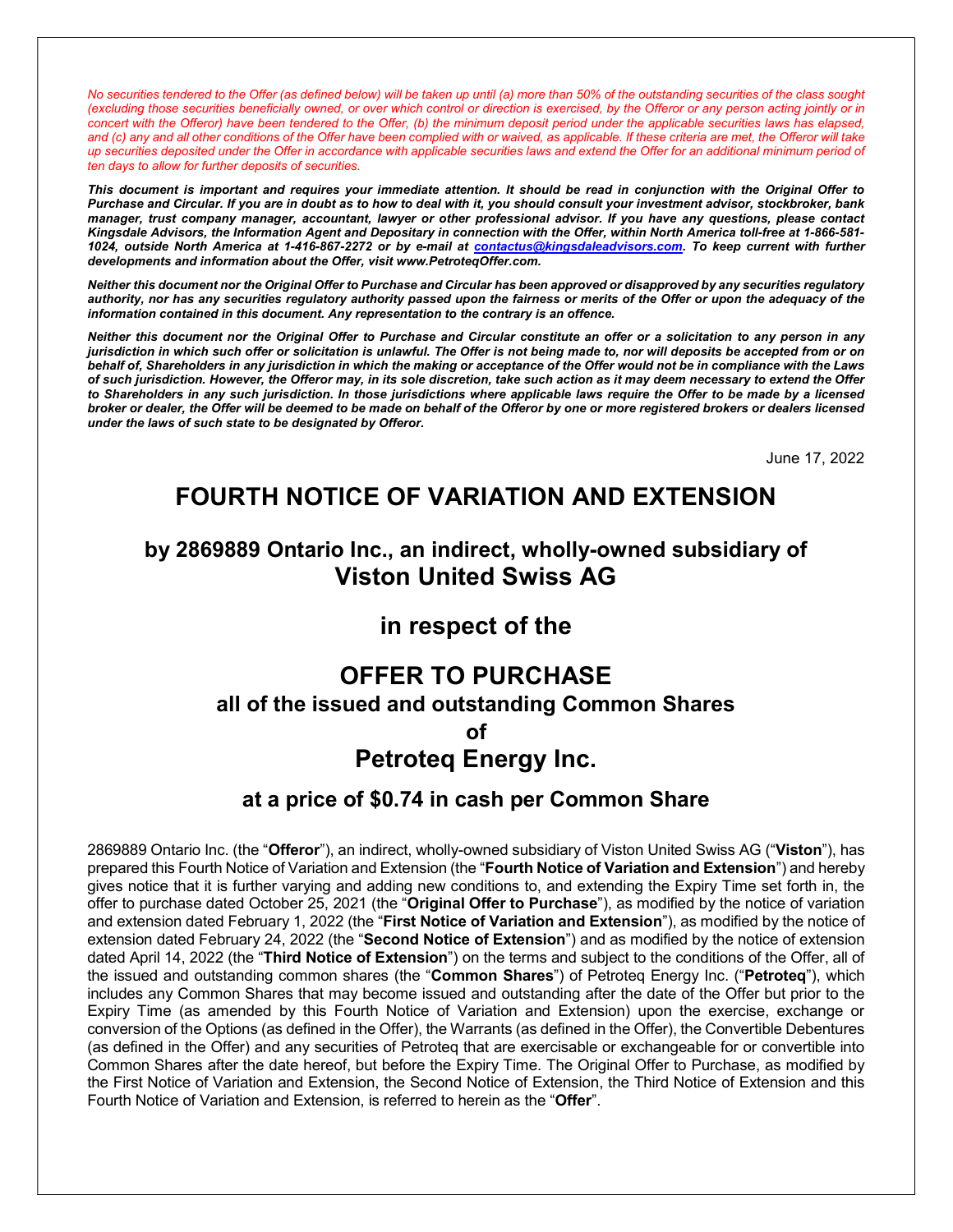The Offer has been extended and now remains open for acceptance until 5:00 p.m. (Toronto time) on July 22, 2022 (the "Expiry Time"), unless the Offer is further extended or withdrawn by the Offeror in accordance with its terms.

This Fourth Notice of Variation and Extension should be read in conjunction with the Original Offer to Purchase and the accompanying take-over bid circular dated October 25, 2021 (the "Original Circular" and together with the Original Offer to Purchase as modified by the First Notice of Variation and Extension, the Second Notice of Extension and the Third Notice of Extension, the "Original Offer to Purchase and Circular"). The Original Offer to Purchase and Circular and this Fourth Notice of Variation and Extension together constitute the "Offer to Purchase and Circular". Except as otherwise set forth in this Fourth Notice of Variation and Extension, the terms and conditions previously set forth in the Original Offer to Purchase and Circular, the Letter of Transmittal and the Notice of Guaranteed Delivery continue to be applicable in all respects. All references to the "Offer" in the Original Offer to Purchase and Circular, the Letter of Transmittal, the Notice of Guaranteed Delivery and this Fourth Notice of Variation and Extension mean the Original Offer to Purchase as amended and extended thereby and hereby, and all references in such documents to the "Circular" or the "Offer to Purchase and Circular" mean the Original Circular or Original Offer to Purchase and Circular as amended thereby and hereby. Unless the context requires otherwise, capitalized terms used in this Fourth Notice of Variation and Extension but not defined herein that are defined in the Original Offer to Purchase and Circular have the respective meanings ascribed thereto in the Original Offer to Purchase and Circular.

Shareholders who have validly deposited and not withdrawn their Common Shares need to take no further action to accept the Offer and receive the Offer price of \$0.74 per Common Share. Shareholders who wish to accept the Offer must properly complete and execute the original Letter of Transmittal (printed on YELLOW paper) and deposit it, at or prior to the Expiry Time, together with certificate(s) representing their Common Shares and all other required documents, with the Depositary at its office in Toronto, Ontario specified in the original Letter of Transmittal, in accordance with the instructions in the Letter of Transmittal. Shareholders holding Common Shares in certificated form are advised to contact the Depositary prior to sending their Letter of Transmittal and certificates in order to confirm documentation that will be required to validly accept such tenders. Alternatively, Shareholders may accept the Offer by following the procedures for: (i) book-entry transfer of Common Shares set out in Section 3 of the Original Offer to Purchase, "Manner of Acceptance — Acceptance by Book-Entry Transfer", or (ii) guaranteed delivery set out in Section 3 of the Original Offer to Purchase, "Manner of Acceptance — Procedure for Guaranteed Delivery", using the original Notice of Guaranteed Delivery (printed on PINK paper), or a manually executed facsimile thereof. The original Letter of Transmittal and original Notice of Guaranteed Delivery shall be deemed to be amended to reflect the terms and conditions of the Original Offer to Purchase, as amended by the First Notice of Variation and Extension, the Second Notice of Extension, the Third Notice of Extension and this Fourth Notice of Variation and Extension. Shareholders wishing to deliver documents by hand should contact the Depositary to make arrangements for such delivery and comply with COVID-19 protocols then in effect.

Shareholders whose Common Shares are registered in the name of an investment dealer, bank, trust company or other intermediary should immediately contact that intermediary for assistance if they wish to accept the Offer, in order to take the necessary steps to be able to deposit such Common Shares under the Offer. Intermediaries likely have established tendering cut-off times that are up to 48 hours prior to the Expiry Time. Shareholders must instruct their brokers or other intermediaries promptly if they wish to tender.

Questions and requests for assistance may be directed to the Depositary and Information Agent, whose contact details are provided on the back cover of this document. To keep current with further developments and information about the Offer, visit www.PetroteqOffer.com. Additional copies of this document, the Letter of Transmittal and the Notice of Guaranteed Delivery may be obtained without charge on request from the Depositary and Information Agent and are available on SEDAR at www.sedar.com and from the SEC at www.sec.gov. Website addresses are provided for informational purposes only and no information contained on, or accessible from, such websites are incorporated by reference herein unless expressly incorporated by reference.

No broker, dealer, salesperson or other person has been authorized to give any information or make any representation other than those contained in this document, and, if given or made, such information or representation must not be relied upon as having been authorized by the Offeror or the Depositary and Information Agent.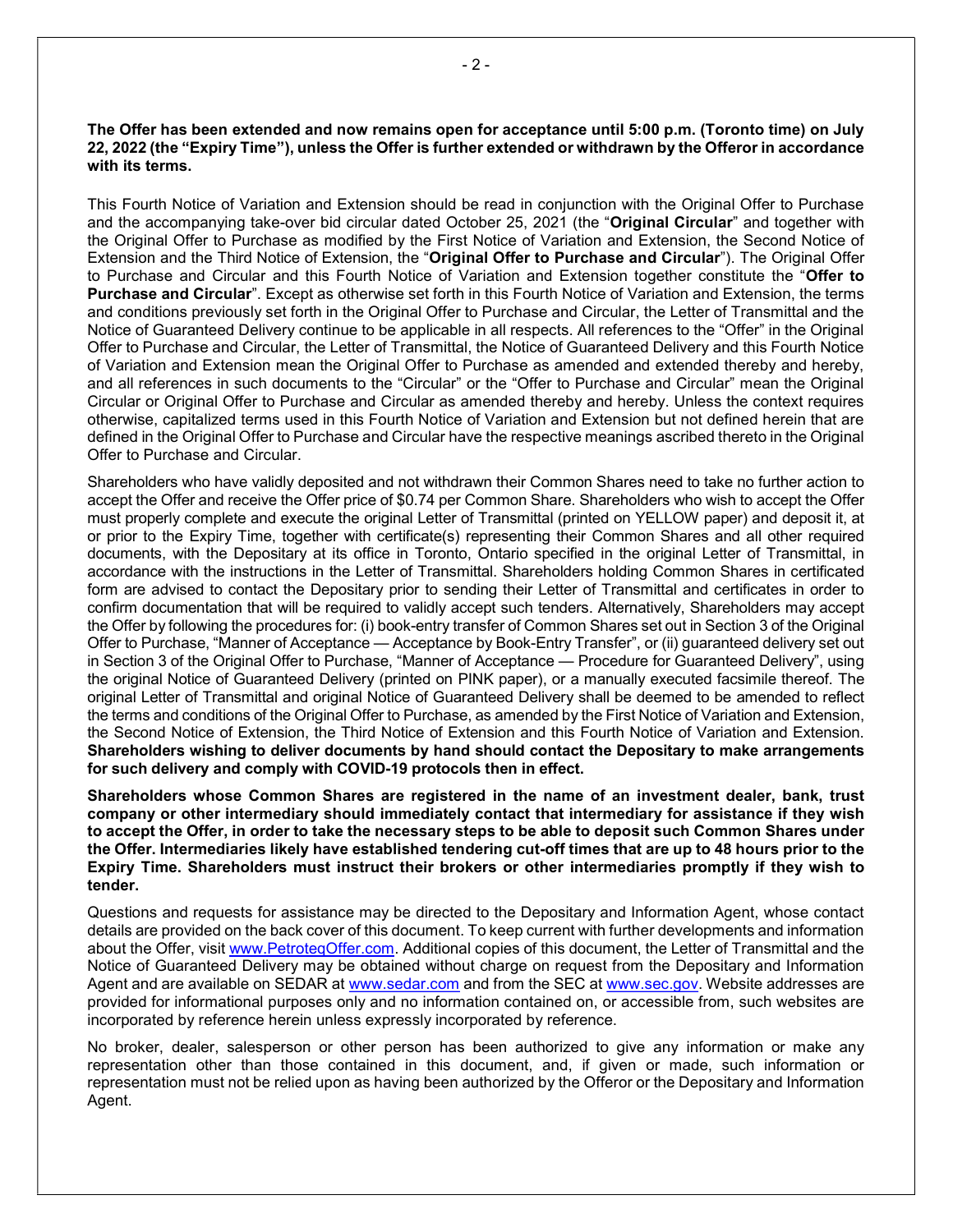All cash payments under the Offer will be made in Canadian dollars. However, a Shareholder can elect to receive payment in U.S. dollars by checking the appropriate box in the Letter of Transmittal, in which case such Shareholder will have acknowledged and agreed that, in respect of the cash payment under the Offer, the exchange rate for one Canadian dollar expressed in U.S. dollars will be based on the exchange rate available to the Depositary at its typical banking institution on the date the funds are converted. Shareholders will not be required to pay any fee or commission if they accept the Offer by depositing their Common Shares directly with the Depositary.

### NOTICE TO SHAREHOLDERS IN THE UNITED STATES

Shareholders in the United States should be aware that the disposition of Common Shares by them as described herein may have tax consequences both in the United States and in Canada. Such consequences may not be fully described herein and such Shareholders are encouraged to consult their tax advisors. See "Certain Canadian Federal Income Tax Considerations" in Section 16 of the Original Circular and "Certain United States Federal Income Tax Considerations" in Section 17 of the Original Circular.

The enforcement by Shareholders of civil liabilities under the United States federal securities laws may be affected adversely by the fact that the Offeror is incorporated under the laws of the Province of Ontario, that some or all of its officers and directors may be residents of jurisdictions outside the United States, that the Depositary and Information Agent for the Offer and some or all of the experts named herein may be residents of jurisdictions outside the United States and that all or a substantial portion of the assets of the Offeror and said persons may be located outside the United States.

THE OFFEROR HAS FILED WITH THE SEC A TENDER OFFER STATEMENT ON SCHEDULE TO, AND EXPECTS TO MAIL THIS FOURTH NOTICE OF VARIATION AND EXTENSION TO SHAREHOLDERS CONCERNING THE OFFER. SHAREHOLDERS ARE URGED TO READ THE TENDER OFFER STATEMENT, ORIGINAL OFFER TO PURCHASE AND CIRCULAR, FOURTH NOTICE OF VARIATION AND EXTENSION AND ANY OTHER RELEVANT DOCUMENTS TO BE FILED WITH THE SEC, BECAUSE THEY WILL CONTAIN IMPORTANT INFORMATION. INVESTORS AND SECURITY HOLDERS WILL BE ABLE TO OBTAIN THE DOCUMENTS FREE OF CHARGE AT THE SEC'S WEBSITE, WWW.SEC.GOV. IN ADDITION, DOCUMENTS FILED WITH THE SEC BY THE OFFEROR WILL BE AVAILABLE FREE OF CHARGE FROM THE OFFEROR. YOU SHOULD DIRECT REQUESTS FOR DOCUMENTS TO THE DEPOSITARY AND INFORMATION AGENT, KINGSDALE ADVISORS, THE EXCHANGE TOWER, 130 KING ST W, SUITE #2950, TORONTO, ONTARIO, M5X 1K6, CANADA, TELEPHONE IN NORTH AMERICA TOLL-FREE: 1-866-581-1024. TO OBTAIN TIMELY DELIVERY, SUCH DOCUMENTS SHOULD BE REQUESTED NOT LATER THAN FIVE BUSINESS DAYS BEFORE THE EXPIRY DATE.

## NOTICE TO HOLDERS OF OPTIONS, WARRANTS, CONVERTIBLE DEBENTURES AND OTHER CONVERTIBLE SECURITIES

The Offer is being made only for Common Shares and is not made for any convertible securities (including, without limitation, Options, Warrants and Convertible Debentures). Holders of Options, Warrants, Convertible Debentures or other convertible securities who wish to accept the Offer must, to the extent permitted by the terms of the security and applicable Law, exercise, exchange or convert the convertible securities in order to obtain certificate(s) representing Common Shares and deposit those Common Shares in accordance with the terms of the Offer. Any such exercise, exchange or conversion must be completed sufficiently in advance of the Expiry Time to ensure that the holder of such convertible securities will have certificates representing the Common Shares received on such exercise, exchange or conversion available for deposit at or prior to the Expiry Time, or in sufficient time to comply with the procedures referred to in Section 3 of the Original Offer to Purchase, "Manner of Acceptance — Procedure for Guaranteed Delivery".

The tax consequences to holders of Convertible Securities of exercising or converting such securities are not described in either Section 16 of the Original Circular, "Certain Canadian Federal Income Tax Considerations" or in Section 17 of the Original Circular, "Certain United States Federal Income Tax Considerations". Holders of Convertible Securities should consult their tax advisors for advice with respect to potential income tax consequences to them in connection with the decision as to whether to exercise or convert their Convertible Securities.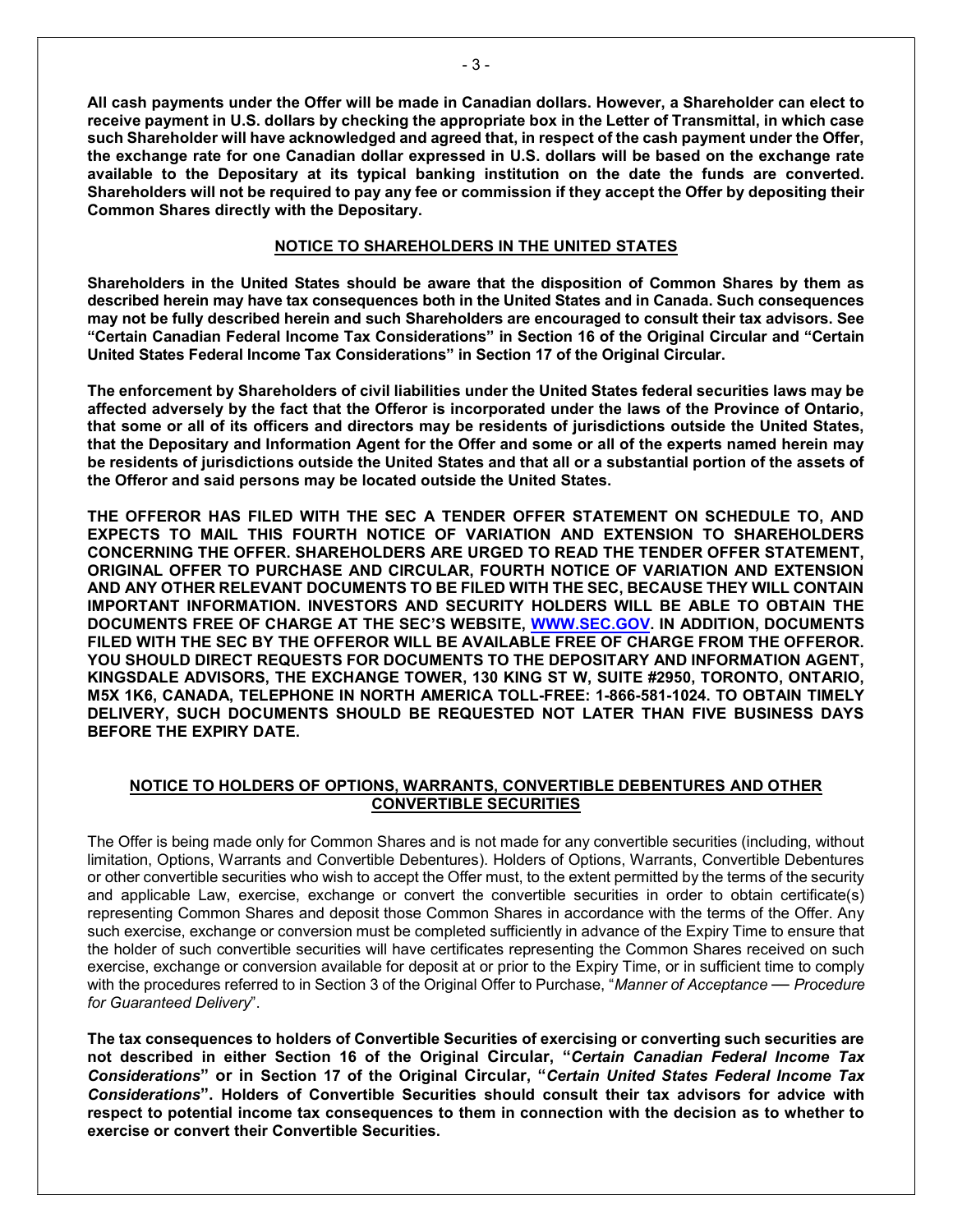# **CURRENCY**

All references to "\$" in the Offer to Purchase and Circular mean Canadian dollars, except where otherwise indicated. On October 22, 2021, the daily average exchange rate published by the Bank of Canada for U.S. dollars was US\$1.00 = \$1.2357. On June 16, 2022, the daily average exchange rate published by the Bank of Canada for U.S. dollars was US\$1.00 = \$1.2928. On June 16, 2022, the daily average exchange rate published by the Bank of Canada for Euros was EUR1.00 = \$1.3594.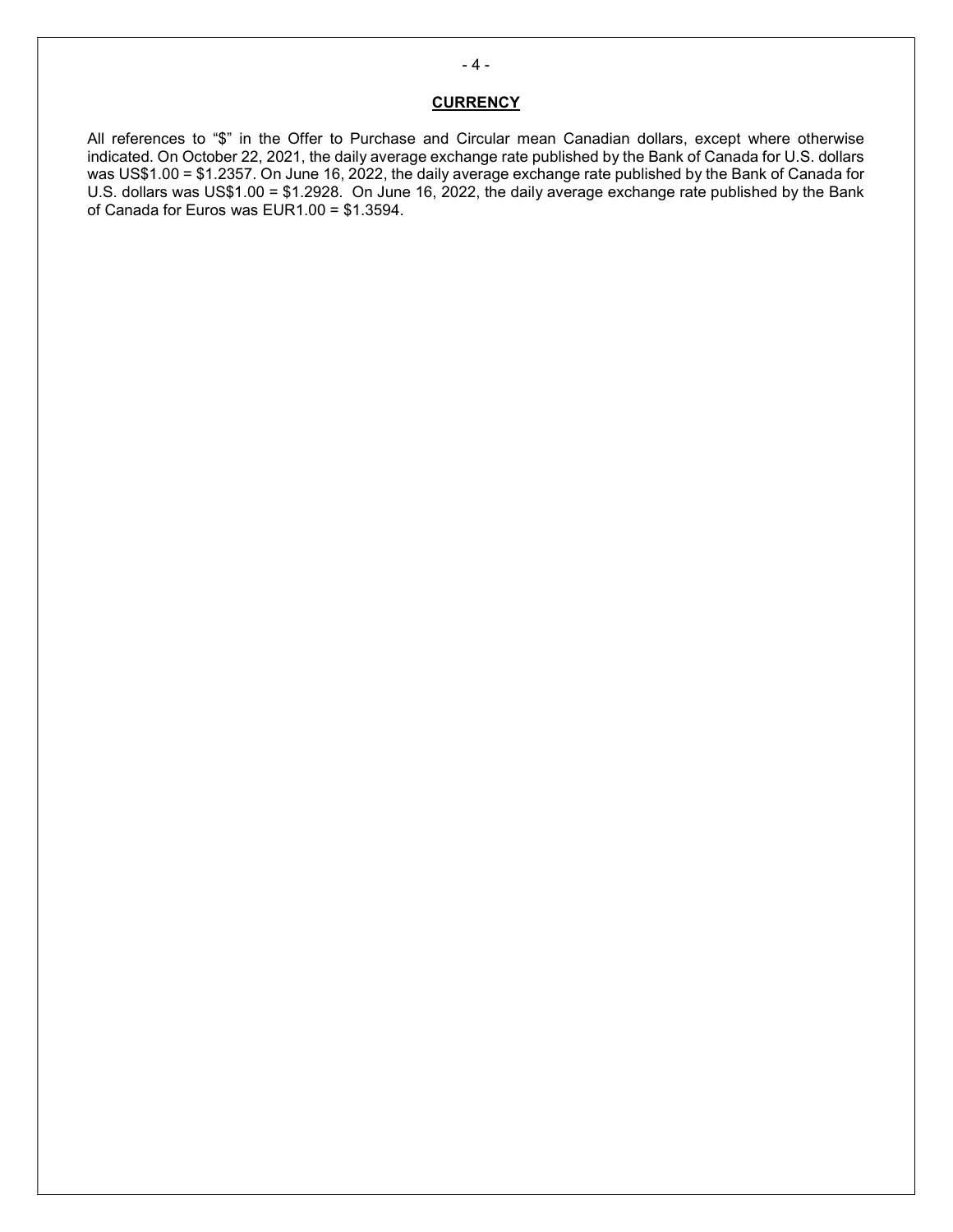### FOURTH NOTICE OF VARIATION AND EXTENSION

# TO: THE HOLDERS OF COMMON SHARES OF PETROTEQ

This Fourth Notice of Variation and Extension supplements the Original Offer to Purchase and Circular.

As set out in this Fourth Notice of Variation and Extension, the Offeror has extended the Expiry Time of the Offer to 5:00 p.m. (Toronto Time) on July 22, 2022.

Except as otherwise set forth in this Fourth Notice of Variation and Extension, the terms and conditions previously set forth in the Original Offer to Purchase and Circular, the Letter of Transmittal and the Notice of Guaranteed Delivery continue to be applicable in all respects. This Fourth Notice of Variation and Extension should be read in conjunction with the Original Offer to Purchase and Circular, the Letter of Transmittal and the Notice of Guaranteed Delivery.

All references to the "Offer" in the Original Offer to Purchase and Circular, the Letter of Transmittal, the Notice of Guaranteed Delivery and this Fourth Notice of Variation and Extension mean the Original Offer to Purchase as amended and extended thereby and hereby, and all references in such documents to the "Circular" or the "Offer to Purchase and Circular" mean the Original Circular or the Original Offer to Purchase and Circular as amended thereby and hereby. Unless the context requires otherwise, capitalized terms used in this Fourth Notice of Variation and Extension but not defined herein that are defined in the Original Offer to Purchase and Circular have the respective meanings ascribed thereto in the Original Offer to Purchase and Circular.

### 1. Amendments to Conditions to the Offer

#### (a) No Change in Capitalization Condition

As discussed further below under Section 7(h) – "Recent Developments – Discussions Between Petroteq and Viston", the Offeror has agreed to vary the No Change in Capitalization Condition in subsection (f)(x) of Section 4 of the Original Offer to Purchase in connection with the Private Placement (as defined below) and to increase the threshold to 811,000,000 issued and outstanding Common Shares on a Fully-Diluted Basis to accommodate the Private Placement. Accordingly, subsection (f)(x) of Section 4 of the Original Offer to Purchase entitled "Conditions of the Offer" is hereby deleted in its entirety and replaced with the following:

"(f) the Offeror shall have determined, in its reasonable judgment, that neither Petroteq nor any of its subsidiaries has taken any action, agreed to take any action, disclosed that it intends to take any action or disclosed any previously undisclosed action taken by any of them, that might make it inadvisable for the Offeror to proceed with the Offer, to take up and pay for Common Shares deposited under the Offer or complete any Compulsory Acquisition or Subsequent Acquisition Transaction including, without limitation: […] (x) any change to the capitalization of Petroteq as publicly disclosed in Petroteq's Management's Discussion and Analysis for the Three and Six Months Ended February 28, 2022 and 2021 as filed on SEDAR on April 29, 2022, other than changes publicly disclosed by Petroteq prior to June 17, 2022, or any change to the capitalization of any of Petroteq's subsidiaries, including in each case, without limitation, any issuance, authorization, adoption or proposal regarding the issuance of, or purchase, or proposal to purchase, any Common Shares or convertible securities other than pursuant to the exercise or conversion of the Options, the Warrants or the principal amount of the Convertible Debentures (but not including any exercise by Petroteq pursuant to a prepayment option or conversion right), such change in capitalization to include, without limitation, any determination by the Offeror, acting in its reasonable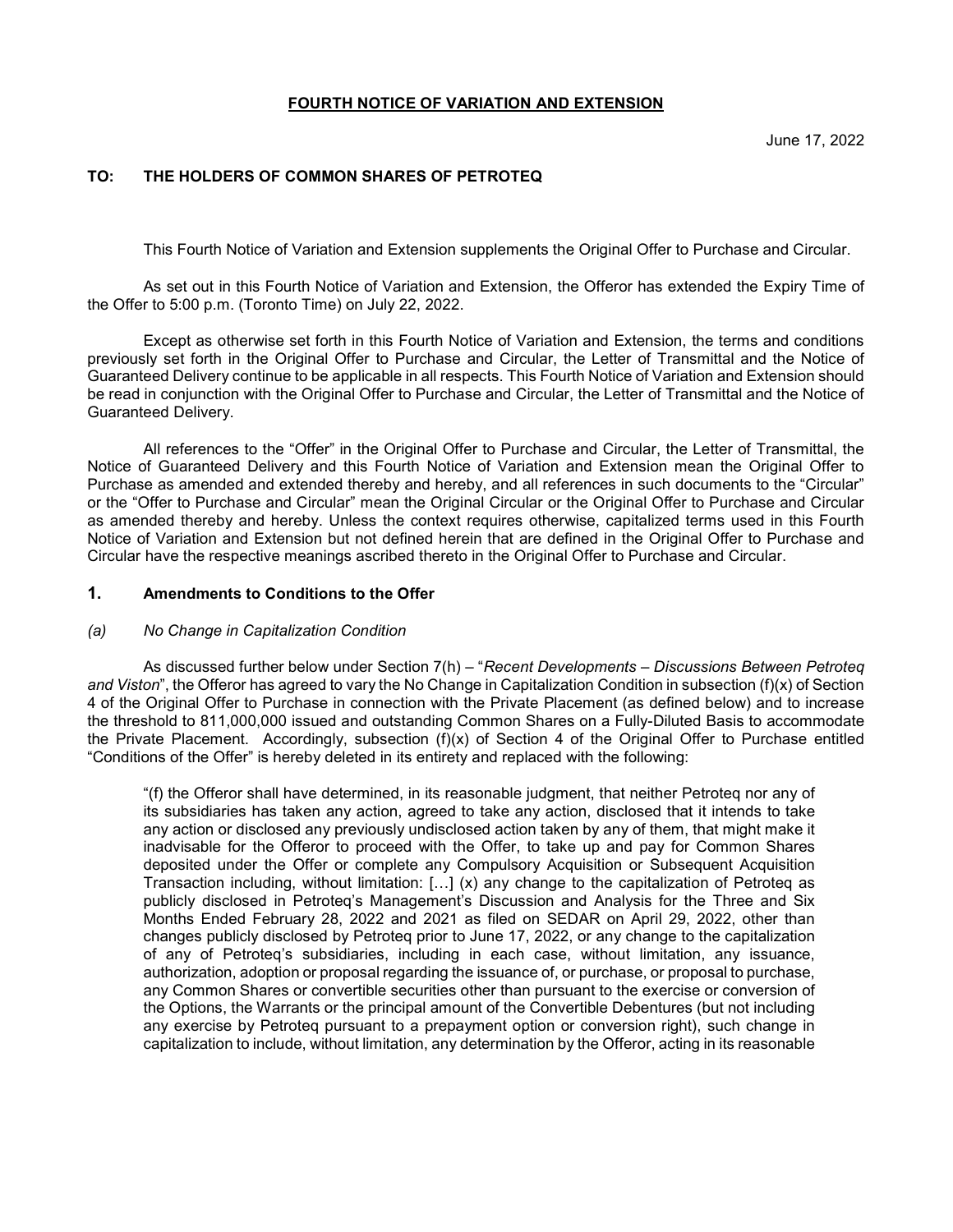discretion, that the number of issued and outstanding Common Shares on a Fully-Diluted Basis immediately prior to the Expiry Time exceeds 811,000,000;"

#### (b) New Conditions as a Result of Recent Developments

In addition, and as discussed further below under Sections  $7(h)$  and (i) – "Recent Developments – Discussions Between Petroteq and Viston; and SEC Order", the Offeror has been concerned about the upcoming Petroteq Shareholder Meeting and CEO Search (each as defined below), as well as the Private Placement. Notwithstanding Petroteq's confirmation of its intention to consult with Viston on the business of the Petroteq Shareholder Meeting, Petroteq has not done so and has instead filed materials on SEDAR on June 15, 2022. Further, Petroteq did not disclose anything to Viston regarding the SEC Order (as defined below) in the course of its discussions with Viston referenced in Section 7(h) below. While Viston publicly expressed its intention to vary the No Change in Capitalization Condition and extend the time for acceptance of the Offer to 5:00 p.m. (Toronto time) on July 22, 2022, the Offeror did so without the knowledge of the SEC Order.

Given the seriousness of the SEC Order and the limited time to assess the implications of it before the June 17, 2022 expiry date, as well as the uncertainty regarding Petroteq's intentions relating to the Petroteq Shareholder Meeting and CEO Search, the Offeror has determined to add new conditions to Section 4 of the Original Offer to Purchase entitled "Conditions of the Offer". Accordingly, the following are added as new conditions under Section 4 of the Original Offer to Purchase:

"(m) (i) no matters shall have been approved or adopted by Shareholders at Petroteq's annual and special meeting of shareholders to be held on July 21, 2022 or at any adjournments or postponements thereof (the "Meeting") other than those included in the Notice of Annual and Special Meeting of Shareholders dated June 3, 2022 and filed on SEDAR on June 15, 2022; (ii) Petroteq shall not issue any securities under the 2022 Equity Incentive Plan (as such term is defined in Petroteq's management information circular dated June 3, 2022 and filed on SEDAR on June 15, 2022 in connection with the Meeting (the "Circular")), if approved by Shareholders at the Meeting, without the prior written consent of the Offeror; and (iii) Petroteq shall not implement the Consolidation (as such term is defined in the Circular), if approved by Shareholders at the Meeting, without the prior written consent of the Offeror;

(n) (i) Petroteq shall have consulted with and involved the Offeror in the recruitment and hiring of a new Chief Executive Officer ("CEO") to the Offeror's reasonable satisfaction, (ii) prior to hiring a new CEO, if any, Petroteq shall have obtained the Offeror's prior written consent to ensure that the selected CEO, if any, is satisfactory to the Offeror, and (iii) Petroteq shall not have entered into any employment or similar agreement with any employee, including the new CEO, if any, containing any change of control or severance provisions, without the prior written consent of the Offeror;

(o) the Offeror shall have been provided with, or been given access to, in a timely manner, all nonpublic information and data underlying and relating to the Order Instituting Cease-and-Desist Proceedings Pursuant to Section 8A of the Securities Act of 1933 and Section 21C of the Securities Exchange Act of 1934, Making Findings and Imposing a Cease-and-Desist Order and Notice of Hearing issued by the SEC on June 13, 2022 (the "SEC Order") and any interactions with any other securities regulatory authority (such as the Ontario Securities Commission) or stock exchange (such as the TSX-V), including without limitation unrestricted access to Petroteq's legal counsel involved in these matters, to Petroteq's Regulatory Oversight and Advisory Committee (the "ROC") and to the SEC and such other securities regulatory authorities and stock exchanges, and the Offeror shall be reasonably satisfied upon completion of its review of such information and data, that such information and data does not reveal a change, event, occurrence or state of facts that is or would reasonably be expected to (i) expose Petroteq, its subsidiaries or any of their respective current or former directors, officers, employees, consultants, agents or other representatives (in each case, acting in such capacity) to material liability for violations of any securities Laws applicable to Petroteq, its subsidiaries or any of their respective current or former directors, officers, employees, consultants, agents or other representatives (in each case, acting in such capacity), (ii) impose a material burden on Petroteq's ability to engage in its business as currently conducted or to raise future capital, or (iii) impair, in any material manner, the ability of Viston and the Offeror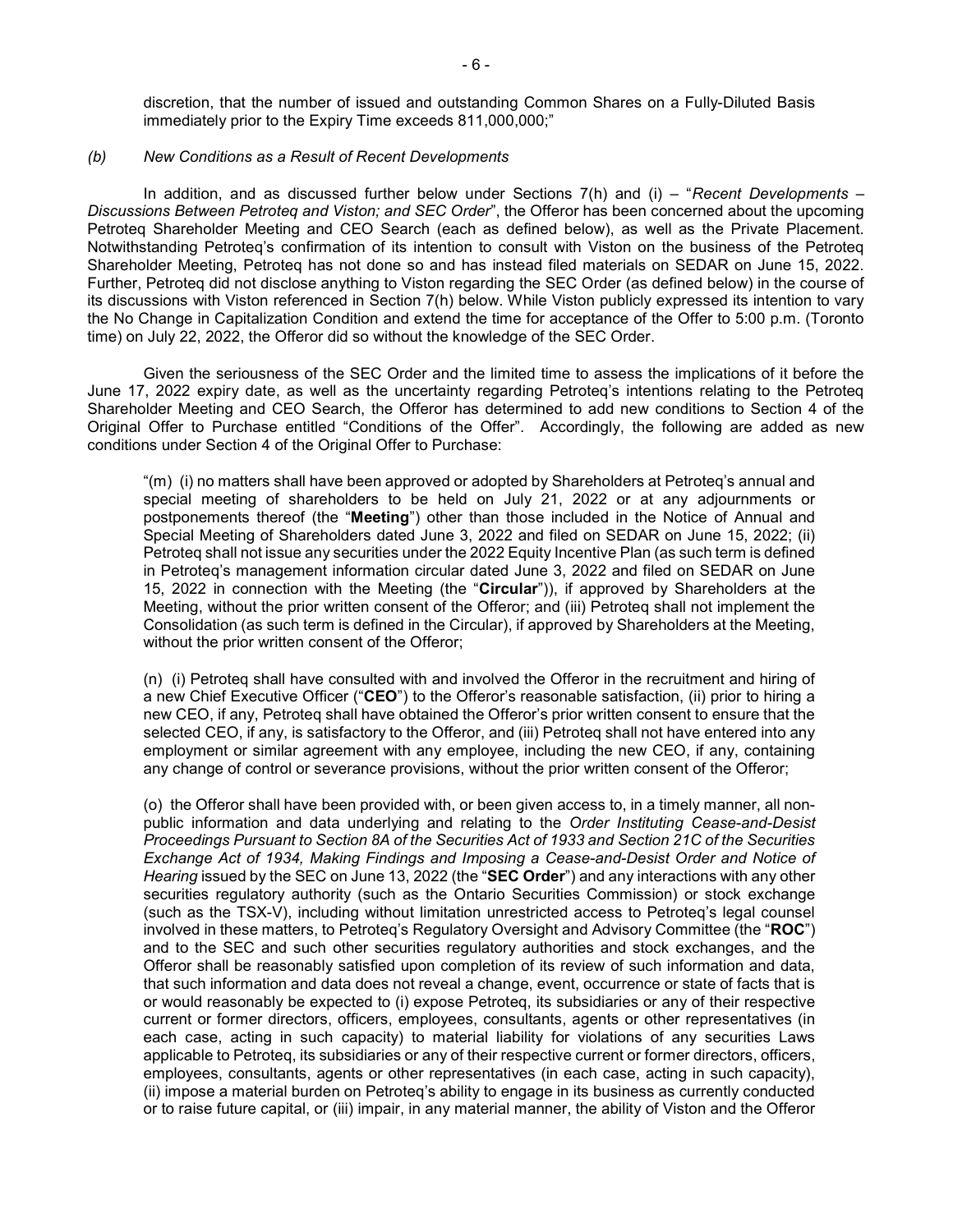to implement and execute their plans for Petroteq's business following the acquisition of Common Shares pursuant to the Offer; and

(p) other than as disclosed in the SEC Order, none of Petroteq, its subsidiaries or any of their respective current or former directors, officers, employees, consultants, agents or other representatives (in each case, acting in such capacity) shall have violated, or be the subject of any allegation or investigation with respect to the violation of any securities Laws applicable to Petroteq, its subsidiaries or any of their respective current or directors, officers, employees, consultants, agents or other representatives (in each case, acting in such capacity)."

These new conditions are referred to as the "Petroteq Shareholder Meeting Condition" for subsection (m), the "CEO Search Condition" for subsection (n) and for subsections (o) and (p) collectively, the "SEC Order Conditions", respectively.

For clarity, the Offeror's current position is that it does not consent to the adoption of the 2022 Equity Incentive Plan or Consolidation. If the Offeror changes its position on these matters and provides written consent to Petroteq on either or both of these matters as provided in the Petroteq Shareholder Meeting Condition, the Offeror will issue a press release confirming such consent.

For further clarity, in extending the Offer, the Offeror is not waiving any of its rights under Section 4 of the Original Offer to Purchase, "Conditions of the Offer", particularly the condition in subsection (b) to Section 4 of the Original Offer to Purchase, which provides that "the Offeror shall have determined, in it reasonable judgment, that there does not exist and there shall not have occurred or been publicly disclosed since the date of the Offer, a Material Adverse Effect", the condition in subsection (e) to Section 4 of the Original Offer to Purchase, which provides, among other things, that "the Offeror shall have determined, in its reasonable judgment, that (i) no act, action, suit or proceeding shall have been threatened, taken or commenced by or before (including in respect of Petroteq's recent restatements of its financial statements), and no judgment or order shall have been issued by, any domestic or foreign elected or appointed public official or private person (including, without limitation, any individual, corporation, firm, group or other entity), any governmental agency or regulatory authority or administrative agency or commission in Canada, the United States or elsewhere, any domestic or foreign court, tribunal or other regulatory authority or any other person in any case, whether or not having the force of Law…" and the condition in subsection (l) to Section 4 of the Original Offer to Purchase, which provides that "the Offeror shall not have become aware of any untrue statement of material fact, or an omission to state a material fact that is required to be stated or that is necessary to make a statement not misleading in the light of the circumstances in which it was made and at the date it was made (after giving effect to all subsequent filings prior to the date of the Offer in relation to all matters covered in earlier filings), in any document filed by or on behalf of Petroteq with any Securities Regulatory Authority or elsewhere, which the Offeror shall have determined, in its reasonable judgment, when considered either individually or in the aggregate, has or could reasonably be expected to have a Material Adverse Effect".

Further, as a result of the addition of the SEC Order Condition in subsection (o) to Section 4 of the Original Offer to Purchase, the statement in the Original Offer to Purchase under "Questions and Answers about the Offer – What are some of the most significant conditions of the Offer?" that the Offer is not subject to any due diligence is restated to reflect that the Offer is not subject to any due diligence other than the due diligence contemplated by the SEC Order Condition in subsection (o) of Section 4 of the Original Offer to Purchase.

### 2. Time for Acceptance – Extension of the Offer

The Offeror has extended the Expiry Time of the Offer from 5:00 p.m. (Toronto time) on June 17, 2022 to 5:00 p.m. (Toronto time) on July 22, 2022, unless the Offer is further extended or withdrawn by the Offeror.

Accordingly, the definition of "Expiry Time" in the Original Offer to Purchase and Circular is deleted in its entirety and replaced with the following definition:

"Expiry Time" means 5:00 p.m. (Toronto time) on July 22, 2022, or such earlier or later time or times, and date or dates as may be fixed by the Offeror from time to time pursuant to Section 5 of the Offer to Purchase, "Extension, Variation or Change in the Offer";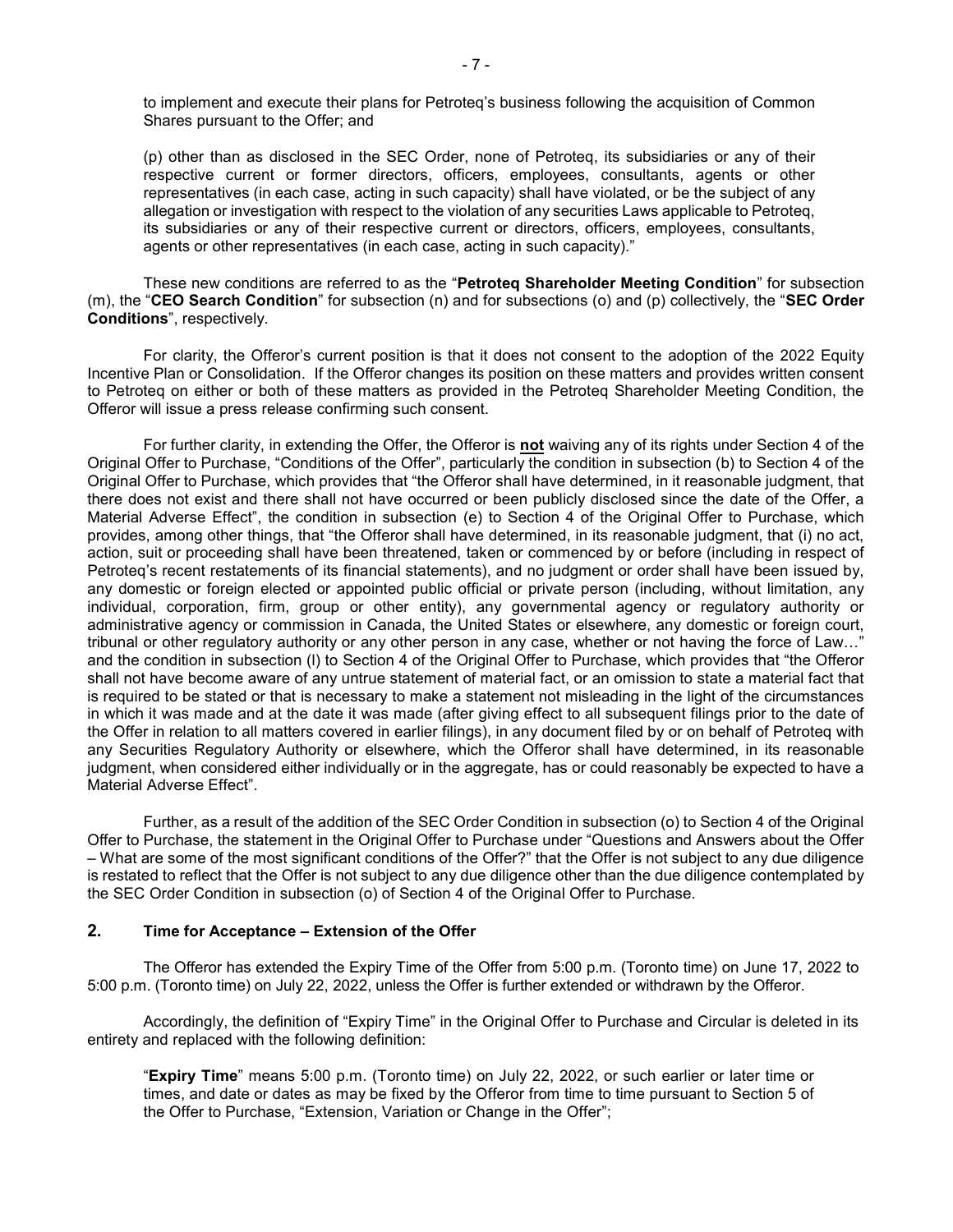The Offer has been extended in order to allow additional time for the Offeror to obtain the CFIUS Clearance (as defined below) and so that the Expiry Time will occur following the Petroteq Shareholder Meeting (as defined and discussed further below under Sections  $7(b)$ , (d) and (g) – "Recent Developments – Regulatory Matters; Petroteq Sets Record Date and Meeting Date for Annual General & Special Meeting of Shareholders; and Discussions Between Petroteq and Viston"). The Offer is also being extended to allow the Offeror time to assess the implications of the SEC Order as discussed further below under Section 7(i) – "Recent Developments – SEC Order".

In addition, all references to the "initial deposit period" in the Original Offer to Purchase and Circular shall take into account this extension of the Expiry Time beyond 105 days and all references to "5:00 p.m. (Toronto time) on June 17, 2022" in the Letter of Transmittal and Notice of Guaranteed Delivery are deemed to be deleted in their entirety and replaced with "5:00 p.m. (Toronto time) on July 22, 2022".

If the Statutory Minimum Condition is satisfied and the other conditions to the Offer are satisfied or waived at the expiry of the initial deposit period such that the Offeror takes up the Common Shares deposited under the Offer, the Offeror will make a public announcement of the foregoing matters and extend the period during which Common Shares may be deposited and tendered to the Offer for a period of not less than ten days after the date of such announcement. See Section 5 of the Original Offer to Purchase, "Extension, Variation or Change in the Offer". Shareholders who have validly deposited and not withdrawn their Common Shares need to take no further action to accept the Offer.

If any of the conditions to the Offer have not been satisfied by the Expiry Time (including in particular, if the CFIUS Clearance has not been obtained by the Expiry Time or if the No Change in Capitalization Condition, the Petroteq Shareholder Meeting Condition, the CEO Search Condition or the SEC Order Conditions have not been satisfied by the Expiry Time), the Offeror may extend the Offer through one or more extensions until the date on which the conditions to the Offer have been satisfied or the Offeror may withdraw the Offer.

#### 3. Manner of Acceptance

Common Shares may be deposited under the Offer in accordance with the provisions set out in Section 3 of the Original Offer to Purchase, "Manner of Acceptance".

#### 4. Take-Up of and Payment for Deposited Common Shares

 If, at the expiry of the initial deposit period, the Statutory Minimum Condition has been satisfied and all of the other conditions described in Section 4 of the Original Offer to Purchase, "Conditions of the Offer" (as amended by the First Notice of Variation and Extension, the Second Notice of Extension, the Third Notice of Extension and this Fourth Notice of Variation and Extension), have been satisfied or waived by the Offeror, the Offeror will immediately take up the Common Shares validly deposited under the Offer and not withdrawn. The Offeror will pay for Common Shares taken up under the Offer promptly but, in any event, not later than two business days after the Common Shares are taken up. In accordance with applicable Law, if the Offeror is obligated to take up such Common Shares, the Offeror will extend the period during which Common Shares may be deposited under the Offer for an additional period of at least ten days following the expiry of the initial deposit period (the "mandatory 10-day extension period") and may further extend the deposit period after the expiration of the mandatory 10-day extension period ("Optional Extension Periods"). The mandatory 10-day extension period and any Optional Extension Periods will constitute a "subsequent offering period" under Rule 14d-11 under the U.S. Exchange Act of 1934. The Offeror will take up and promptly pay for Common Shares deposited under the Offer during the mandatory 10-day extension period and any Optional Extension Period.

# 5. Withdrawal of Deposited Common Shares

Shareholders have the right to withdraw Common Shares deposited under the Offer in the circumstances and in the manner set out in Section 7 of the Original Offer to Purchase, "Withdrawal of Deposited Common Shares".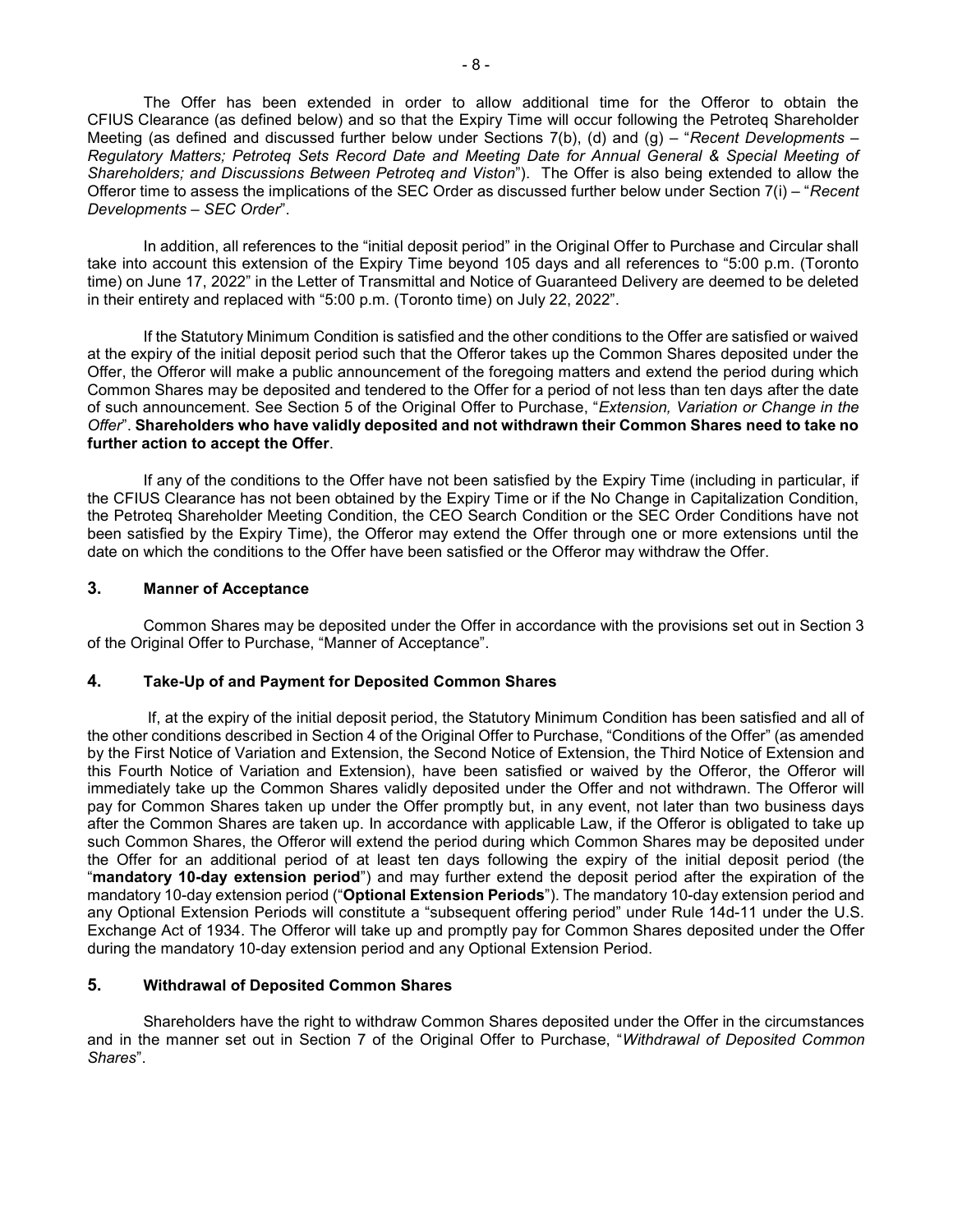### 6. Purpose of the Offer

While Viston and the Offeror are very concerned about the SEC Order, Viston and the Offeror have been of the view that the Trading Reinstatement (as defined and discussed below in Section  $7(c)$  – "Recent Developments – Petroteq Update on Reinstatement of Trading on TSX Venture Exchange") is a positive development.

While the purpose of the Offer to date has been to enable the Offeror to acquire all of the issued and outstanding Common Shares of Petroteq, the Trading Reinstatement and remaining listed on the TSX-V, as a reporting issuer in certain jurisdictions in Canada, may present financing opportunities for Petroteq in the future. As a result, the Offeror continues to reserve the right not to propose a Subsequent Acquisition Transaction and it continues to be the case that there can be no assurances that the Offeror will pursue a Subsequent Acquisition Transaction. Further, the right of Compulsory Acquisition is no longer available given 120 days has passed since the date of the Offer.

The foregoing restates and updates the following sections in the Original Offer to Purchase and Circular: "Questions and Answers about the Offer – Why is the Offeror making the Offer?; If I decide not to tender, how will my Common Shares be affected?; and Will Petroteq continue as a public company?"; and "Circular – Section 6. Purpose of the Offer; Section 7. Effects of the Offer; Section 12. Acquisition of Common Shares Not Deposited; and Section 15. Effect of the Offer on the Market for and Listing of Common Shares and Status as a Reporting Issuer".

#### 7. Recent Developments

#### (a) Third Notice of Extension

 On April 14, 2022, Viston and the Offeror announced the Third Notice of Extension extending the time for acceptance of the Original Offer to Purchase until 5:00 p.m. (Toronto time) on June 17, 2022 and the proposed mailing and filing of the Third Notice of Extension, and issued a corresponding news release: (i) providing a regulatory update with respect to filings made and to be made with CFIUS (as defined below); (ii) announcing the extension of the Offer; and (iii) providing an update on the number of Common Shares validly tendered to the Offer, and not validly withdrawn, as of 5:00 p.m. (Toronto time) on April 14, 2022. The time for acceptance of the Original Offer to Purchase was extended in order to allow additional time for the Offer to obtain the CFIUS Clearance as discussed below in Section 7(b) – "Recent Developments – Regulatory Matters".

 On April 18, 2022, Petroteq announced its acknowledgment of the Third Notice of Extension and the related news release and in its corresponding news release reaffirmed that the board of directors of Petroteq believes that the immediate cash value offered to Petroteq shareholders under the Offer is more favourable to Petroteq shareholders than the potential value that might otherwise result from other alternatives reasonably available to Petroteq and confirmed that Petroteq will continue to assist Viston with the CFIUS filings.

#### (b) Regulatory Matters

On April 6, 2022, the Offeror and Petroteq submitted to the Committee on Foreign Investment in the United States ("CFIUS"), via CFIUS' pre-filing process, materials to be included in a voluntary notice (the "Notice") to be filed by the Offeror and Petroteq in connection with the transactions contemplated by the Offer. The purpose of the Notice is to obtain a clearance by CFIUS that the Offeror's acquisition of Common Shares pursuant to the Offer and the subsequent second-step acquisition, if any, by the Offeror of any Common Shares not acquired by it in the Offer (the "Transactions") as reflected in (i) a written notice from CFIUS that the Transactions do not constitute a "covered transaction" under relevant government regulations, (ii) a written notice from CFIUS that it has completed its assessment, review, or investigation of the Transactions and has concluded all action under Section 721 of the U.S. Defense Production Act of 1950, as amended (the "DPA"), or (iii) an announcement by the President of the United States, made within the period required by the DPA, of a decision not to take any action to suspend or prohibit the Transactions (each of (i), (ii), or (iii) being a "CFIUS Clearance").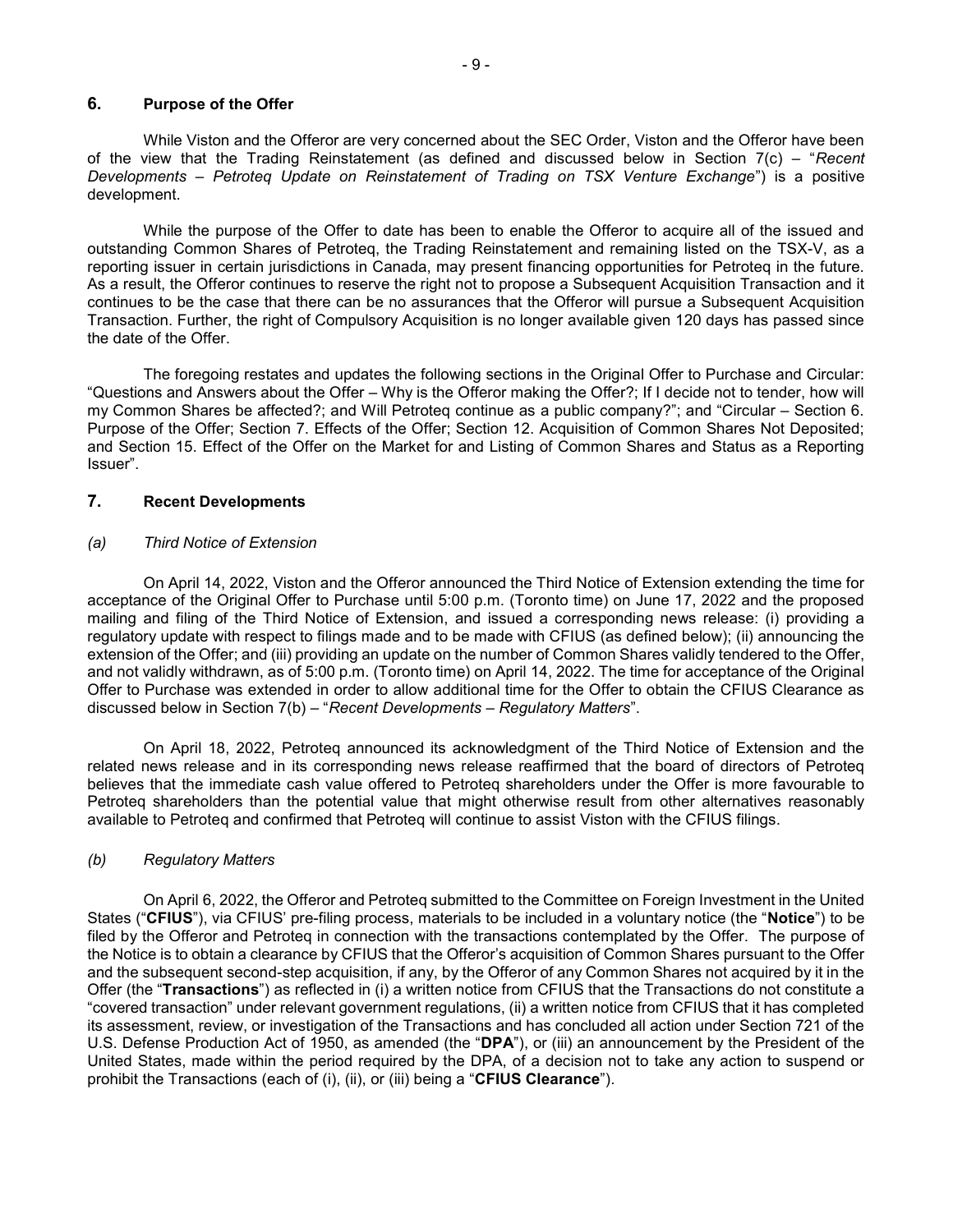Under the DPA, the U.S. President may take such action as appropriate to suspend or prohibit any covered transaction that threatens to impair U.S. national security where no other adequate and appropriate means are available to address the threat. The President has vast power to review and investigate a covered transaction. The President may direct the Attorney General of the United States to seek appropriate relief, including divestment relief, in the district courts of the United States, in order to implement and enforce this power under the DPA. The only statutory means to cut-off the Presidential power is for parties to a covered transaction to receive CFIUS Clearance.

After responding to comments and questions from CFIUS on the pre-filing materials, the Offeror and Petroteq formally submitted the Notice to CFIUS on May 16, 2022. On May 24, 2022, the United States Department of the Treasury notified the Offeror and Petroteq that the Notice has been accepted by CFIUS for review, that the 45-day notice review period commenced on May 24, 2022 and that the review will conclude no later than July 7, 2022.

Given the additional time required in order to pursue the CFIUS Clearance, the Offer has been extended as set out and discussed above under Section 1 – "Time for Acceptance – Extension of the Offer".

#### (c) Petroteq Update on Reinstatement of Trading on TSX Venture Exchange

On May 3, 2022, Petroteq issued a press release providing an update on reinstatement of trading of the Common Shares on the TSX-V. Petroteq advised that from August 2021 (when the Ontario Securities Commission's cease trade order was revoked) to May 2022, it had been in regular dialogue with the TSX-V, while providing corrective actions, including the resignation of certain senior officers and board members and implementing stringent policies and procedures to ensure a consistent supervision and compliance with various rules and regulations. Vladimir Podlipskiy, Petrotreq's CEO, disclosed that, although Petroteq had not yet received approval from the TSX-V to resume trading, it was diligently working to implement the necessary compliance framework that would be satisfactory to the TSX-V to allow the Common Shares to resume trading, and believed that it had resolved most of the issues including mechanisms and controls that would assure that prior incidents of non-compliance would be fully addressed, while mitigating future risks of recurrence of such events. Mr. Podlipskiy indicated that a draft proposal was in place, but not yet approved by the relevant parties. Mr. Podlipskiy also committed to provide a more definitive update in the near future.

On May 24, 2022, Petroteq issued a press release announcing that the TSX-V had accepted Petroteq's application for the resumption of trading in the Common Shares and that the Common Shares were expected to resume trading that week. The Common Shares resumed trading on May 27, 2022 (the "Trading Reinstatement").

Petroteq reported that as part of the trading reinstatement review conducted by the Compliance and Disclosure Department of the TSX-V, it was a requirement that Petroteq be made whole in respect of the value of Common Shares that had been issued below the minimum acceptable discount to market price and that this had been satisfied by an irrevocable cash payment to Petroteq from its former CEO Alex Blyumkin who had paid a total of US\$2,822,000 to Petroteq for no consideration.

Petroteq also reported that it had agreed with the TSX-V to establish the ROC in order to mitigate the risk of non-compliance with TSX-V policies and filing requirements as per the TSX-V Corporate Finance Manual and that the mandate of the ROC would be to ensure that all activities of Petroteq requiring filing and/or the approval of the TSX-V are appropriately prepared, reviewed by the ROC and filed with the TSX-V. Petroteq also undertook to recruit and hire a CEO within the following 60 days (the "CEO Search") and committed to updating the market on the progress of the search mandate regularly.

#### (d) Petroteq Sets Record Date and Meeting Date for Annual General & Special Meeting of Shareholders

On May 13, 2022, Petroteq's transfer agent, Computershare, filed a notice setting a record date for an annual general and special meeting of Petroteq shareholders (the "Petroteq Shareholder Meeting") on SEDAR.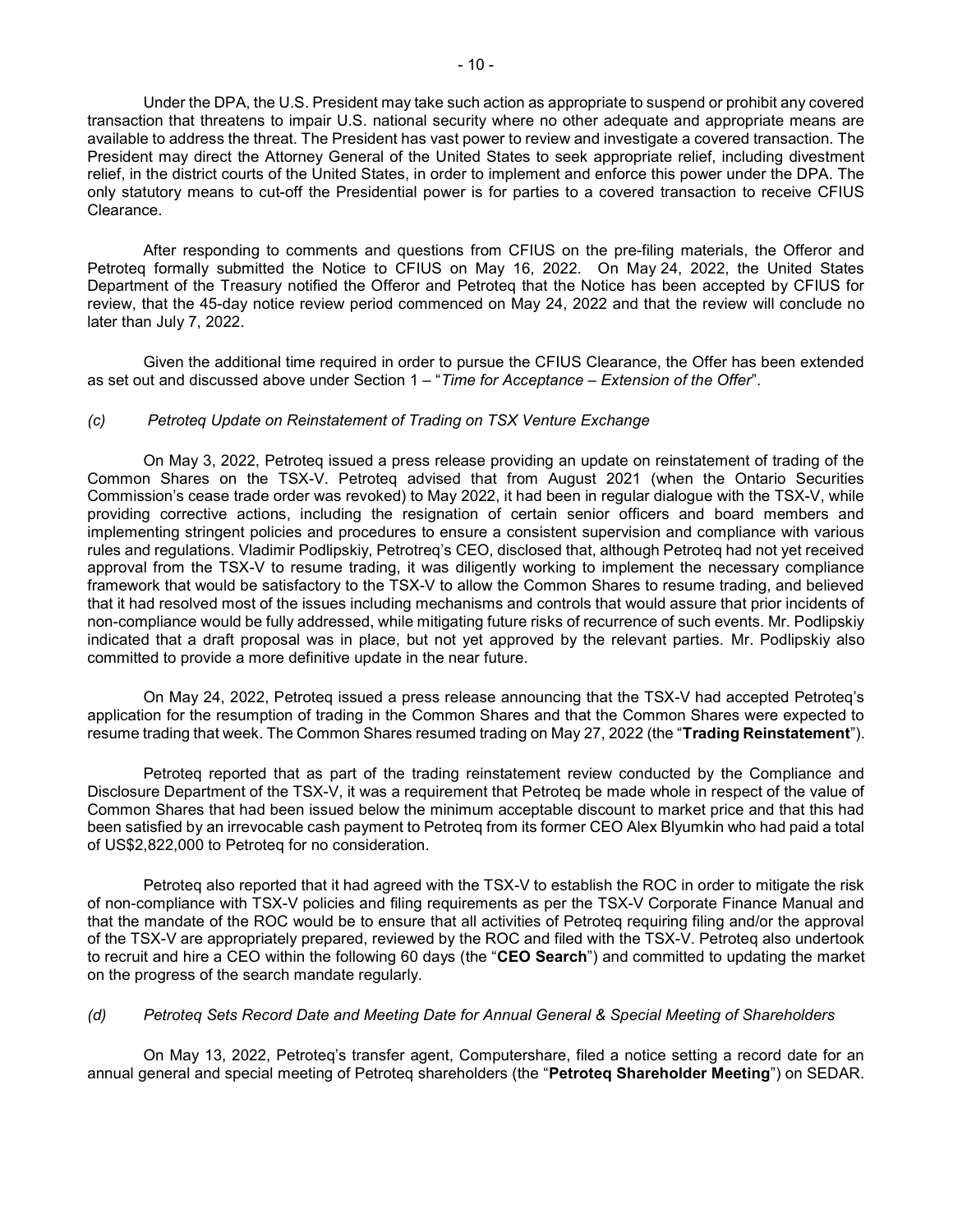The record date for Petroteq shareholders entitled to vote at the meeting has been set at May 18, 2022 and the Petroteq Shareholder Meeting is scheduled for July 21, 2022.

 On June 15, 2022, Petroteq filed a Notice of Annual and Special Meeting of Shareholders dated June 3, 2022 (the "Meeting Notice") on SEDAR, together with a management information circular dated June 3, 2022 (the "Circular") in connection with the Petroteq Shareholder Meeting. The Meeting Notice seeks Shareholder approval for annual matters (the election of directors and appointment of auditors), but includes the special business of approving the 2022 Equity Incentive Plan (as such term is defined in the Circular) and the Consolidation (as such term is defined in the Circular).

#### (e) Petroteq Announces Private Placement of up to US\$2.5 million

On June 2, 2022, Petroteq announced an equity offering of up to US\$2.5 million with Cantone Research, Inc. (the "Placement Agent") for a best efforts brokered offering of up to 12,195,121 units (the "Units") of Petroteg at US\$0.205 per Unit for aggregate gross proceeds to Petroteq of up to US\$2,500,000 (the "Private Placement"). Each Unit would consist of one Common Share and one-half of one Common Share purchase warrant of Petroteq (each whole warrant, a "Warrant"). Each Warrant would be exercisable to acquire one Common Share for a period of 24 months following the closing of the Private Placement at an exercise price of US\$0.27 per share. Pursuant to the Private Placement, the Placement Agent would be entitled to a fee equal to 4% of the gross proceeds of the Private Placement, payable, at the sole discretion of Petroteq, in cash or Common Shares at US\$0.205 per share. The Placement Agent would also be entitled to up to 2,073,170 non-transferable broker warrants on the assumption the Private Placement would be fully subscribed. Each broker warrant would be exercisable to acquire one Common Share for a period of 24 months following the closing of the Private Placement at an exercise price of US\$0.205 per share.

#### (f) Petroteq Announces Agreement to Reprice Prior Debt Conversions

 On June 8, 2022, Petroteq announced that, pursuant to a request from the TSX-V, it has agreed with two arm's length creditors to amend the terms of two debt conversion transactions for settlement of US\$538,971 of debt originally announced on November 27, 2021. Petroteq and the two arm's length creditors have agreed to amend the conversion price from US\$0.119 to US\$0.175 resulting in an aggregate issuance of 3,079,833 Common Shares in lieu of 4,529,166 Common Shares. Petroteq is permitted to submit these conversion settlements to the TSX-V for approval. They remain subject to approval of the Petroteq Board and regulatory approval from the TSX-V.

#### (g) TSX-V Bulletins

 On June 7, 2022, the TSX-V announced that it had accepted for filing Petroteq's proposal to issue 600,836 Common Shares to non-arm's length creditors to settle outstanding debt for US\$56,478.96. The following insiders were to receive 150,209 Common Shares each: Aleksandr Blyumkin, Dr. Gerald Bailey, James Fuller and Robert Dennewald.

On June 10, 2022, the TSX-V announced that it had received for filing documentation from Petroteq with respect to various financing transactions completed by Petroteq without TSX-V acceptance, as described in Petroteq's new releases dated October 6, 2021 and October 7, 2021. The original terms of certain convertible debentures did not comply with the minimum conversion price requirement, as outlined in Section 2.3 of the TSX-V's Policy 4.1. Corrective measures were taken by Petroteq to be made whole in respect of the value of Petroteq's Common Shares that were issued below the minimum conversion price and this requirement was satisfied by a cash payment of US\$2,822,000 to Petroteq, as further described in Petroteq's news release dated May 24, 2022 (see Section 7(c) above). Consequently, a final acceptance has been granted by the TSX-V for certain transactions.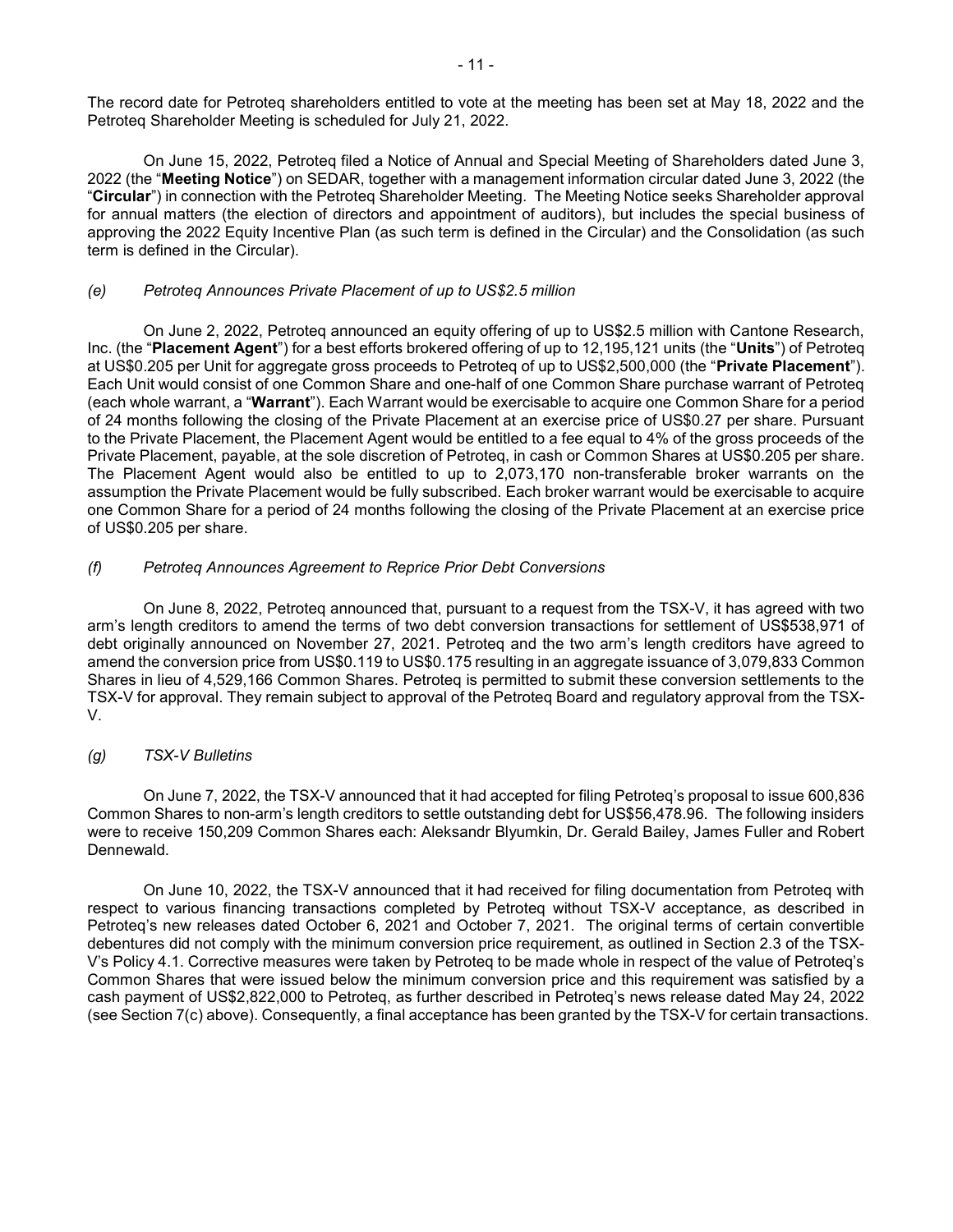#### (h) Discussions Between Petroteq and Viston

 On June 7, 2022, Viston approached Petroteq to seek further information on Petroteq's recent announcements and filings regarding the Petroteq Shareholder Meeting, the Trading Reinstatement (and the associated institution of the ROC and CEO Search) and the Private Placement, among other things.

After various communications, including a discussion on June 8, 2022, Petroteq confirmed to Viston the following:

- Petroteq's continued support for the Offer and recommendation to Petroteq shareholders to tender their Common Shares to the Offer.
- The Common Shares held by management and the board of directors remain tendered to the Offer.
- Petroteq has no plans or intentions to engage in any defensive or other tactics that could prejudice the Offer and in particular satisfaction of the conditions to the Offer without the consent of Viston (for example, (i) the adoption, establishment or entering into of any new, or material amendment to any existing, employment, change in control, severance, compensation, benefit or similar agreement, arrangement or plan with or for one or more Petroteq employees, consultants or directors or the making of grants or awards to provide for increased benefits to such persons, except in connection with the CEO Search as required by the TSX-V, (ii) adopting or implementing a shareholder rights plan, or (iii) implementing a change in capital structure of Petroteq, including issuance of any Common Shares or securities convertible into Common Shares, etc., except in connection with the Private Placement as further discussed below).
- In connection with the upcoming Petroteq Shareholder Meeting, Petroteq intends to consult with Viston on the business of the meeting, including the election of directors and any special business to ensure that such matters will not prejudice the Offer, including completion of the Offer and related transition planning.
- Petroteq will consult with and involve Viston in the CEO search.
- While Petroteq is in need of cash for operational matters and hence the Private Placement is necessary at this time, going forward if Petroteq requires additional financing it intends to contact Viston first and give Viston the opportunity to provide any such financing.

In reliance on the foregoing, Viston indicated to Petroteq that it intended to:

- Vary one of the conditions contained in the Offer, being the No Change in Capitalization Condition. The Offer provides that the Offeror will have the right to withdraw the Offer and not take up or pay for any Common Shares deposited thereunder, unless a number of additional conditions are satisfied or waived by the Offeror, including that the Offeror shall have determined, in its reasonable judgment, that neither Petroteq nor any of its subsidiaries has taken any action, agreed to take any action, disclosed that it intends to take any action or disclosed any previously undisclosed action taken by any of them, that might make it inadvisable for the Offeror to proceed with the Offer, to take up and pay for Common Shares deposited under the Offer or complete any Compulsory Acquisition or Subsequent Acquisition Transaction including, without limitation that the number of issued and outstanding Common Shares on a Fully-Diluted Basis at the Expiry Time of the Offer shall not exceed 795,000,000 issued and outstanding Common Shares on a Fully-Diluted Basis. Viston indicated that it intended to increase the threshold under the No Change in Capitalization Condition to 811,000,000 issued and outstanding Common Shares on a Fully-Diluted Basis to accommodate the Private Placement.
- Extend the Expiry Time for the Offer as contemplated in Viston's press release of May 24, 2022.

In a press release issued on June 10, 2022, Viston clarified that in addition to Petroteq consulting with and involving Viston in the CEO Search, Viston's position is that Petroteq should not enter into an employment or similar agreement with a new CEO, in particular with any change of control or severance provisions without the consent of Viston. Notwithstanding Petroteq's confirmation of its intention to consult with Viston on the business of the Petroteq Shareholder Meeting, Petroteq has not done so and has instead filed materials on SEDAR on June 15, 2022.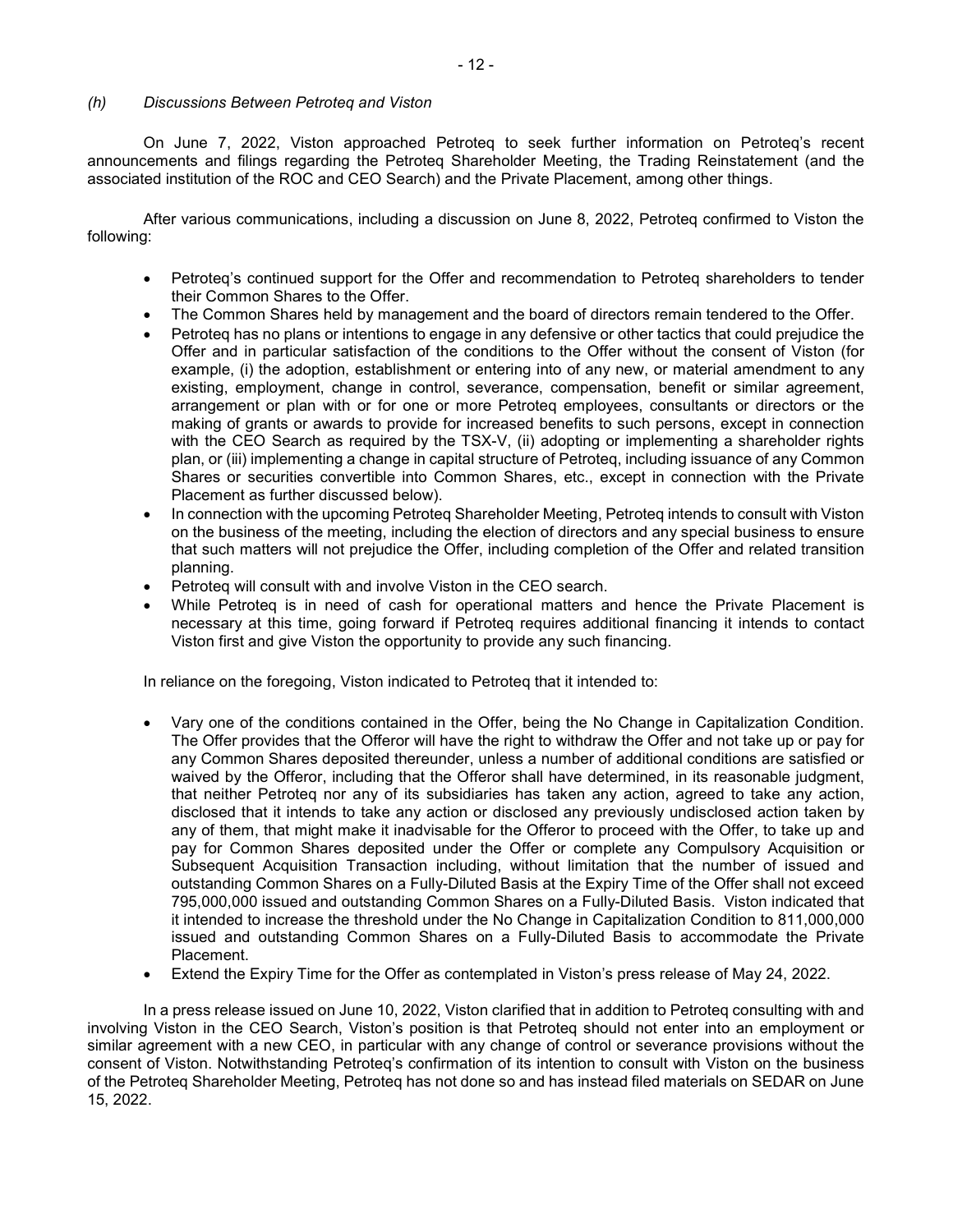Viston had indicated it would issue a further press release regarding the proposed notice of variation and extension but that it was currently expecting to extend the time for acceptance of the Offer to 5:00 p.m. (Toronto time) on July 22, 2022, the day after Petroteq's upcoming shareholder meeting. This Fourth Notice of Variation and Extension fulfils that intention, however, given the uncertainty regarding Petroteq's intentions relating to the Petroteq Shareholder Meeting and CEO Search, as well the issuance of the SEC Order, in connection with the extension of the Expiry Time the Offeror has determined to vary the Offer to add the Petroteq Shareholder Meeting Condition and CEO Search Condition, as well as the SEC Order Conditions.

#### (i) SEC Order

On June 13, 2022, the SEC issued an Order Instituting Cease-and-Desist Proceedings Pursuant to Section 8A of the Securities Act of 1933 and Section 21C of the Securities Exchange Act of 1934, Making Findings and Imposing a Cease-and-Desist Order and Notice of Hearing (the "SEC Order") against Petroteq and Aleksandr Blyumkin, as respondents. The SEC Order discloses, among other things, that in anticipation of the institution of these proceedings, the respondents submitted offers of settlement which the SEC has determined to accept. The SEC imposes significant sanctions agreed to in the respondents' offers, including that Petroteq shall pay civil penalties of US\$1 million to the SEC in four equal instalments over a 12-month period and that Petroteq shall comply with significant compliance undertakings. A copy of the SEC Order is available at www.sec.gov.

On June 14, 2022, Petroteq announced that it and its former officer and director, Alex Blyumkin, had reached a settlement with the SEC to fully resolve an investigation into certain violations by Petroteq and Mr. Blyumkin. Among other things, Petroteq disclosed that pursuant to the terms of the settlement, Petroteq has undertaken to: (i) within 90 days, remediate and correct (A) any material weaknesses in its disclosure controls and procedures and its internal control over financial reporting, including those identified in its Form 10-K filed with the SEC for Petroteq's fiscal year 2021 and those identified in writing by its independent auditor, and (B) any material misstatements and omissions in Petroteq's prior Forms 10-K and 10-Q filings with the SEC, including those outlined in the SEC Order; and (ii) retain an independent consultant ("Independent Consultant") to conduct a comprehensive review of the items identified in (i) above. In addition, within 120 days, the Independent Consultant shall deliver a written report to Petroteq and the SEC.

Given the seriousness of the SEC Order and the limited time to assess the implications of it before the June 17, 2022 expiry date, in connection with the extension of the Expiry Time the Offeror has determined to vary the Offer to add the SEC Order Conditions.

#### (j) Source of Funds

The Offeror estimates that, if it acquires all of the issued and outstanding Common Shares (based on a certificate of issued and outstanding Common Shares dated June 15, 2022 prepared by Petroteq's transfer agent, Computershare), the total amount required for the purchase of the Common Shares will be approximately \$569 million (assuming no exercise or conversion of the Convertible Securities) and up to approximately \$600 million (assuming exercise and conversion of all outstanding Convertible Securities), plus related fees and expenses associated with the Offer. If the Offer and a Subsequent Acquisition Transaction are consummated, the Offeror may also make a subsequent offer to acquire the Convertible Securities not exercised or converted into Common Shares.

Pursuant to the terms of a binding long-term debt financing agreement dated October 22, 2021 (the "Financing Agreement"), Uniexpress Investment Holding PLC (the "Lender") has fully underwritten a credit facility (the "Facility") pursuant to which it will make available to Viston United Swiss AG (the "Borrower"), the ultimate parent of the Offeror, a non-revolving term loan in the principal amount of EUR 420 million (the "Term Loan"). The Term Loan is guaranteed by Mr. Zbigniew Roch. A copy of the Financing Agreement has been filed as an Exhibit to the Schedule TO filed with the SEC and is available at www.sec.gov.

Due to the amendment to the No Change in Capitalization Condition in this Fourth Notice of Variation and Extension, as well as changes to the exchange rate between the Euro and the Canadian dollar since the date of the Offer (on June 16, 2022, the daily average exchange rate published by the Bank of Canada for Euros was EUR1.00 = \$1.3594), the Borrower and the Lender have amended the Financing Agreement (the "Amendment") to increase the amount available to the Borrower under the Term Loan from EUR 420 million to EUR 450 million.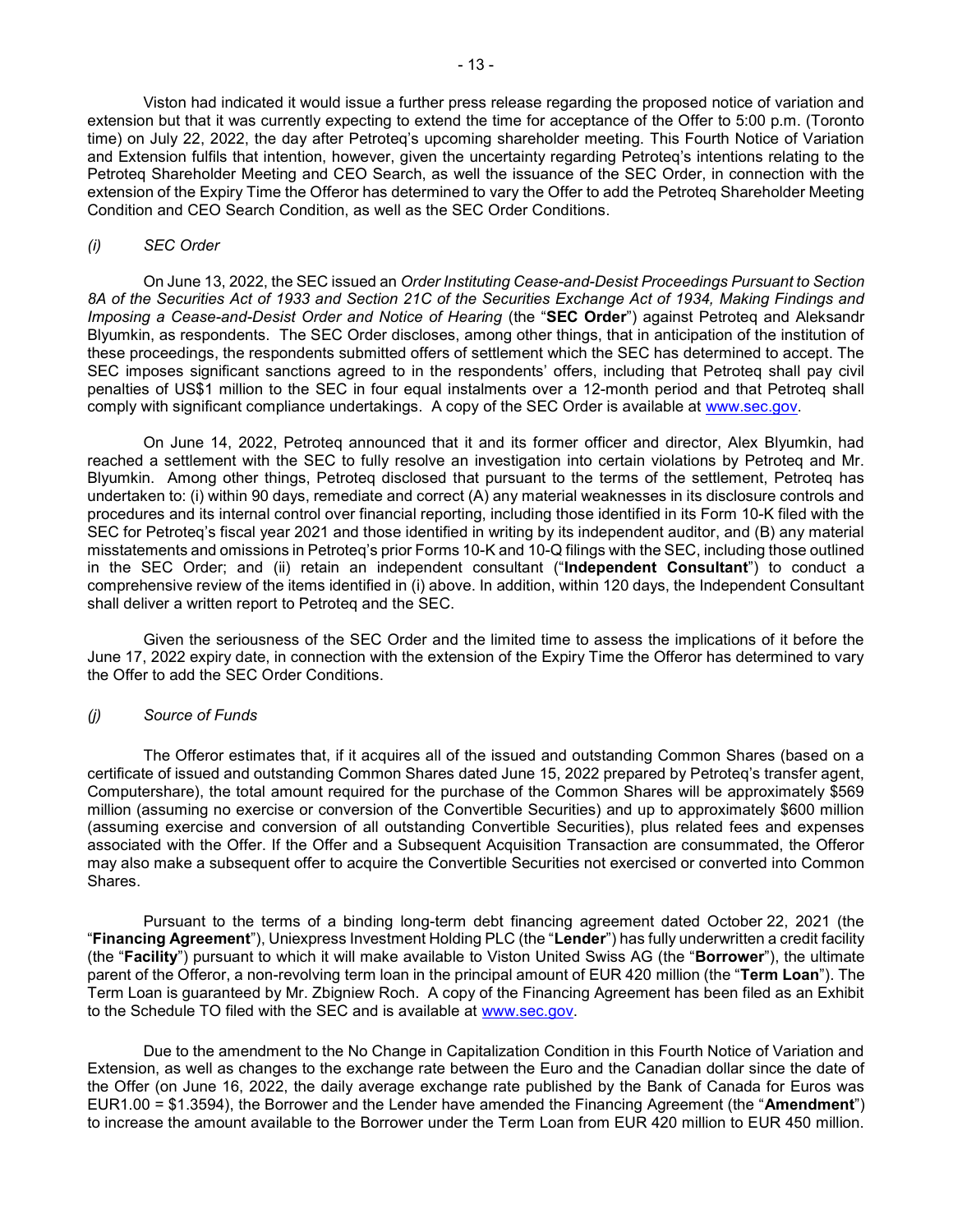A copy of the Amendment will be filed as an Exhibit to the Schedule TO filed with the SEC and will be available at www.sec.gov.

The Offeror intends to fund the Offer, and related fees and expenses associated with the Offer and the completion of a Subsequent Acquisition Transaction, as applicable, out of the cash resources available to Viston pursuant to the terms of the Facility.

#### (k) Changes in Petroteq Share Capital

As previously indicated, the Offer is being made only for Common Shares and is not made for any Options, Warrants or Convertible Debentures or other convertible securities.

Since the commencement of the Offer, Petroteq has disclosed the issuance of additional Common Shares, as well as convertible securities and/or contractual obligations to issue additional Common Shares. In particular, and based solely on information contained in Petroteq's Management's Discussion and Analysis for the Three and Six Months Ended February 28, 2022 and 2021 as filed on SEDAR on April 29, 2022 (the "MD&A"):

- a. 765,492,123 Common Shares were issued and outstanding;
- b. 8,161,628 Common Shares were issuable upon the exercise of share purchase warrants and broker warrants;
- c. 4,250,000 Common Shares were issuable upon the exercise of stock options; and
- d. 10,963,335 Common Shares were issuable pursuant to contractual obligations to issue securities.

Additionally, based solely on a certificate of issued and outstanding Common Shares dated June 15, 2022 prepared by Petroteq's transfer agent, Computershare, provided to Viston by Petroteq's Canadian legal counsel on June 15, 2022, there were 768,301,292 Common Shares issued and outstanding as of June 14, 2022.

Pursuant to the First Notice of Extension and Variation, the Offeror waived certain breaches of the No Change in Capitalization Condition (as defined in the First Notice of Extension and Variation) by Petroteq, solely with respect to changes in the capitalization of Petroteq as were accurately and fully reflected in Petroteq's quarterly report on Form 10-Q for the quarter ended November 30, 2021 as filed with the SEC and on SEDAR on January 19, 2022, provided that there are no further changes to its capitalization, including any determination by the Offeror, acting in its reasonable discretion, that the number of issued and outstanding Common Shares on a Fully-Diluted Basis immediately prior to the Expiry Time exceeds 795,000,000. Pursuant to this Fourth Notice of Variation and Extension, this threshold is being raised to 811,000,000.

Accordingly, regardless of Petroteq Board or TSX-V approval, assuming the exercise or conversion of all Convertible Securities (including, without limitation, any "out-of-the-money" Convertible Securities) and upon issuance of Common Shares issuable pursuant to contractual obligations, according to the MD&A, as of April 29, 2022, there are approximately 788,867,086 Common Shares on a Fully-Diluted Basis. The Private Placement could result in the issuance of an additional 20,853,655 Common Shares. It is a condition of the Offer that the number of issued and outstanding Common Shares on a Fully-Diluted Basis immediately prior to the Expiry Time must not exceed 811,000,000 Common Shares.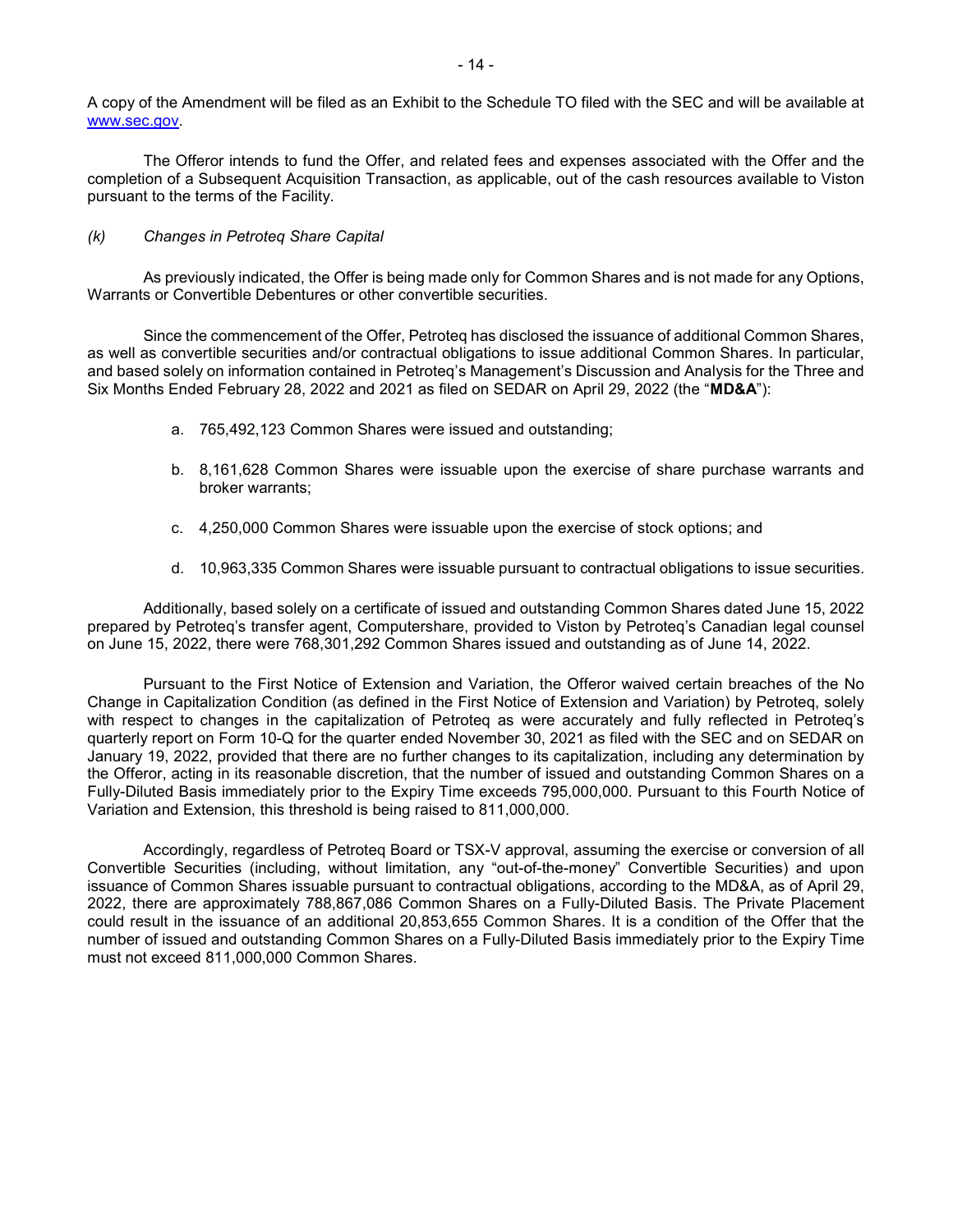#### 8. Amendments and Variation to Offer Documents

The Original Offer to Purchase and Circular, the Letter of Transmittal and the Notice of Guaranteed Delivery are hereby amended to the extent necessary to reflect the amendments contemplated by, and the information contained in, this Fourth Notice of Variation and Extension.

## 9. Statutory Rights

Securities legislation in the provinces and territories of Canada provides Shareholders with, in addition to any other rights they may have at Law, one or more rights of rescission, price revision or to damages, if there is a misrepresentation in a circular or notice that is required to be delivered to the Shareholders. However, such rights must be exercised within prescribed time limits. Shareholders should refer to the applicable provisions of the securities legislation of their province or territory for particulars of those rights or consult a lawyer.

## 10. Directors' Approval

The contents of this Fourth Notice of Variation and Extension have been approved, and the sending of this Fourth Notice of Variation and Extension to the Shareholders and holders of Convertible Securities have been authorized, by the sole director of the Offeror and the sole director of Viston.

# 11. U.S. Exchange Act Requirements

Petroteq is subject to the information requirements of the U.S. Exchange Act applicable to "foreign private issuers" as defined in Rule 405 under the U.S. Securities Act, and Rule 3b-4 under the U.S. Exchange Act, and, in accordance with the U.S. Exchange Act, files reports and other information with the SEC required to be filed by "foreign private issuers". Petroteq's U.S. Exchange Act reports and other information filed with the SEC may be inspected and copied at the public reference facilities maintained by the SEC. Please call the SEC at 1-800-SEC-0330 for further information on the operations and location of the public reference facilities of the SEC. Copies of the material the Offeror and Petroteq file with the SEC may be obtained at prescribed rates from the Public Reference Section of the SEC at 100 F Street, N.E., Washington, D.C. 20549. The SEC also maintains a website (www.sec.gov) that makes available reports and other information that the Offeror and Petroteq file or furnish electronically.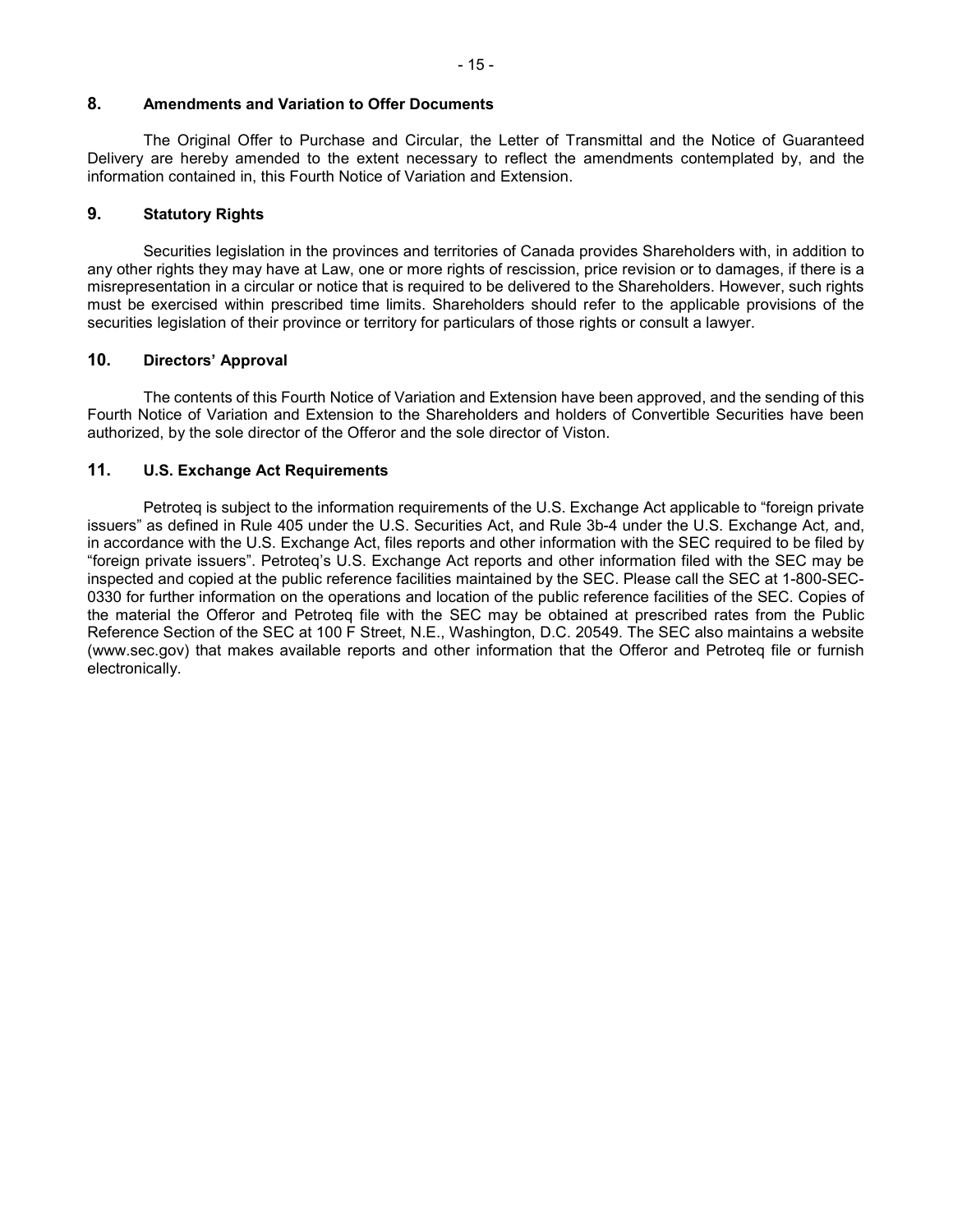## CERTIFICATE OF 2869889 ONTARIO INC.

The foregoing, together with the Original Offer to Purchase and Circular, contains no untrue statement of a material fact and does not omit to state a material fact that is required to be stated or that is necessary to make a statement not misleading in the light of the circumstances in which it was made.

DATED: June 17, 2022.

Zbigniew Roch

Chief Executive Officer

 (signed) "Zbigniew Roch" (signed) "Reinhard Paul" Reinhard Paul Chief Financial Officer

> (signed) "Zbigniew Roch" Zbigniew Roch Sole Director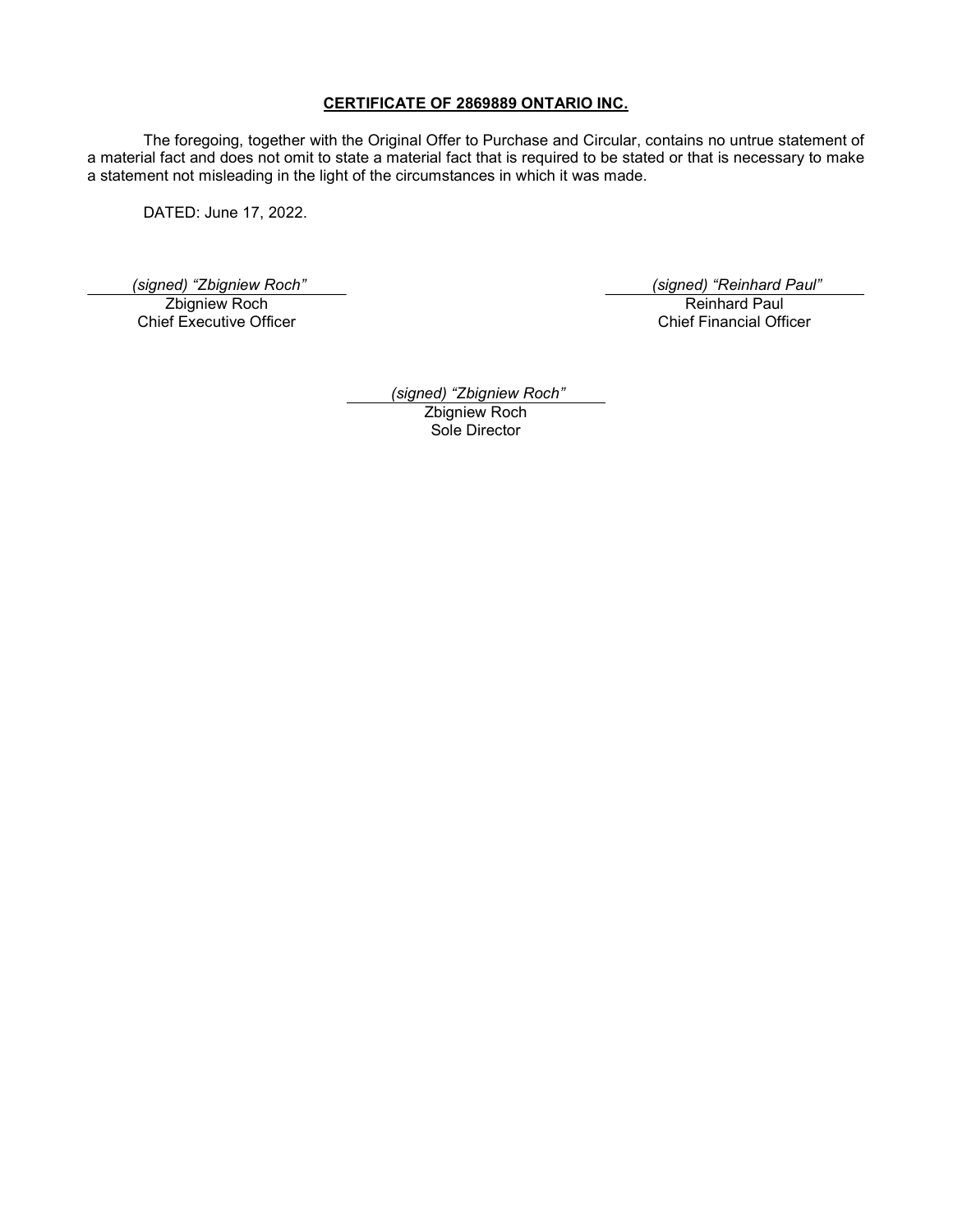# CERTIFICATE OF VISTON UNITED SWISS AG

The foregoing, together with the Original Offer to Purchase and Circular, contains no untrue statement of a material fact and does not omit to state a material fact that is required to be stated or that is necessary to make a statement not misleading in the light of the circumstances in which it was made.

DATED: June 17, 2022.

Zbigniew Roch Sole Director

 (signed) "Zbigniew Roch" (signed) "Zbigniew Roch" Zbigniew Roch President (Sole Officer)